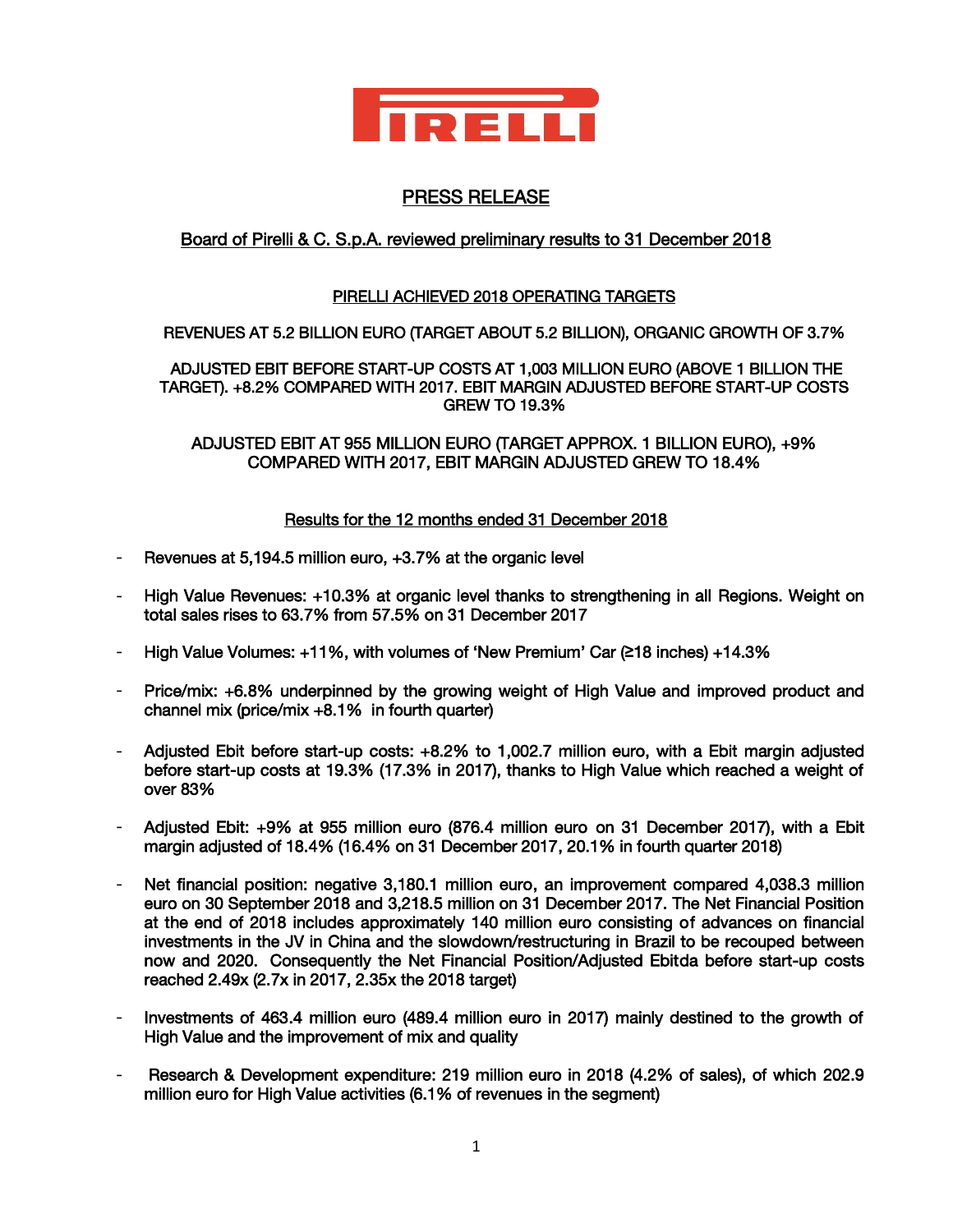#### \*\*\*

#### **Outlook**

Revenues in 2019 expected to grow by between 4% and 6% with the weight of High Value at around 67% (around 64% in 2018)

Profitability expected to improve, with the 2019 adjusted Ebit margin at about 19% (18.4% in 2018). High Value as a percentage of Adjusted Ebit before start-up costs at around 85% (around 83% in 2018)

#### Expected 2019 investments of 430 million euro

Ratio between net financial position and adjusted Ebitda before start-up costs at end of 2019 estimated at about  $2.1x^1$  (2.49x in 2018)

### Confirmed target of NFP to adjusted Ebitda ratio lower than  $2x$  in 2020<sup>2</sup>

Milan, 14 February 2019 - The Board of Directors of Pirelli & C. S.p.A. met today and reviewed preliminary and unaudited results for the 12 months that ended on 31 December 2018<sup>3</sup>. The year saw operating trends in line with targets thanks to the resilience of the business model, with its focus on High Value, the performance of which was better than that of the market.

\*\*\*

The key characteristics of 2018 were:

- Organic revenue growth of  $+3.7\%$ , thanks to the reinforcement registered in all Regions of the High Value segment, which today accounts for 63.7% of total revenues (+6.2 percentage points compared with 57.5% in 2017). High Value volumes posted growth of 11% with an improvement of the market share in Car New Premium (Pirelli sales volumes +14.3% in Car ≥18" compared with market growth of +10%).
- Improvement of price/mix, at +6.8% in 2018 (target +6.5%), as a consequence of the growing weight of the high end, the progressive improvement of the product and channel mix and price increases in emerging countries to offset exchange rate volatility;
- Reduction of exposure to the Standard segment, with a 14% volume decrease as a consequence of the acceleration of the exit from less profitable, lower rim size products in a context of general slowdown in the Standard segment;
- Acceleration of the efficiencies' program beginning from the third quarter (70 million euro for full year 2018, 1.3% of revenues) which more than offset costs' inflation (-48 million euro).
- Rapid implementation of actions to recoup costs (about 50 million euro) to counter the worsening market trend of the Standard segment in emerging countries, in particular in South America.
- A further increase of profitability of 2 percentage points to 18.4% (Adjusted Ebit margin on revenues).

 $\overline{\phantom{a}}$ 

<sup>1</sup> Excluding the impact of the new IFRS 16 accounting principle

 $2$  Excluding the impact of the new IFRS 16 accounting principle

 $^3$  As already announced to the market, the results for the year ended on 31 December 2018 will be approved by the Board of Directors at its meeting on 26 February 2019.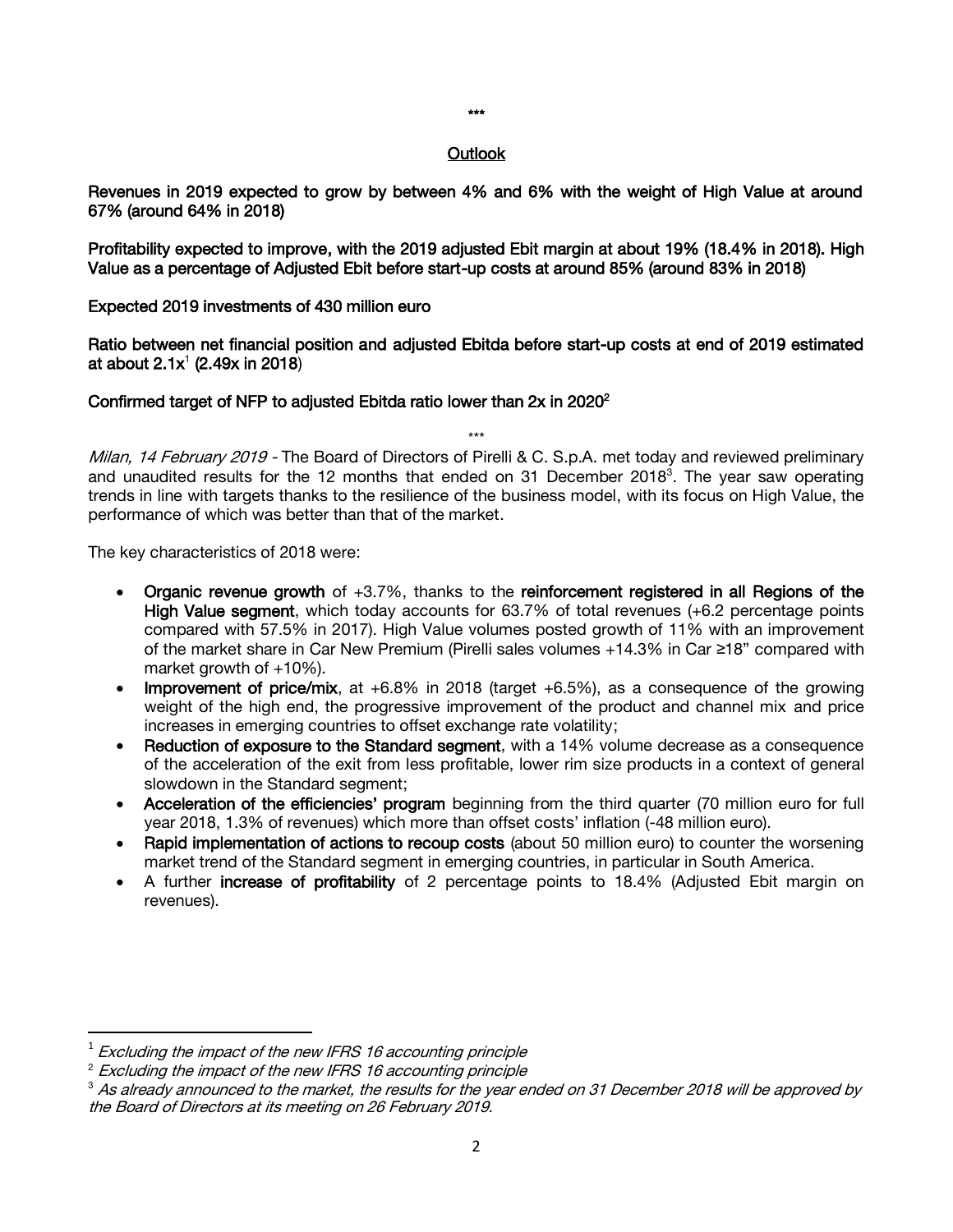Specific programs to note:

- Further strengthening of partnerships with *Prestige* and *Premium* car makers; with a portfolio ever more oriented towards new technologies and which counts around 2,480 homologations at the high end
- Expansion of *High Value* production capacity (+3 million pieces) mainly in Europe and Nafta, which account for about 60% of total capacity;
- Strengthening of distribution coverage mainly in Europe, Nafta and Apac;
- Development of business programs that intercept the needs of final customers (such as *Cyber* and  $Ve$ o), flanked by projects for the digital transformation of the company and the conversion of production from the Aeolus brand to the Pirelli brand in the Jiaozuo Aeolus Car factory.

### **Revenues**

| Revenues (euro millions) | 31/12/2018 | % of total | 31/12/2017 | % of total | Variation a/a | Organic<br>variation y/y |
|--------------------------|------------|------------|------------|------------|---------------|--------------------------|
| <b>High Value</b>        | 3,309.9    | 63.7%      | 3,079.2    | 57.5%      | $+7.5%$       | $+10.3%$                 |
| Standard                 | 1,884.6    | 36.3%      | 2,273.1    | 42.5%      | $-17.1%$      | $-5.4%$                  |
| <b>Total</b>             | 5,194.5    | 100%       | 5,352.3    | 100%       | $-2.9%$       | $+3.7%$                  |

Revenues totaled 5,194.5 million euro (2018 target about 5.2 billion) with organic growth of 3.7% compared with 31 December 2017 thanks to the positive performance of the High Value segment. The overall variation of revenues was -2.9% including the effect of exchange rates and the adoption of IAS 29 accounting principle to take into account high inflation in Argentina (for a total impact of -5.9%) and the effect deriving from the application of the new IFRS 15 accounting principle on revenues (-0.7%).

| Revenue variants                  |                                                    | 31/12/2018 |
|-----------------------------------|----------------------------------------------------|------------|
| <b>Volumes</b>                    | of which High Value +11%<br>of which Standard -14% | $-3.1%$    |
| Price/Mix                         |                                                    | $+6.8%$    |
| Adoption of new IFRS 15 principle |                                                    | $-0.7%$    |
| Exchange rates/IAS 29 Argentina   |                                                    | $-5.9%$    |
| Total variazion                   |                                                    | $-2.9%$    |
|                                   |                                                    |            |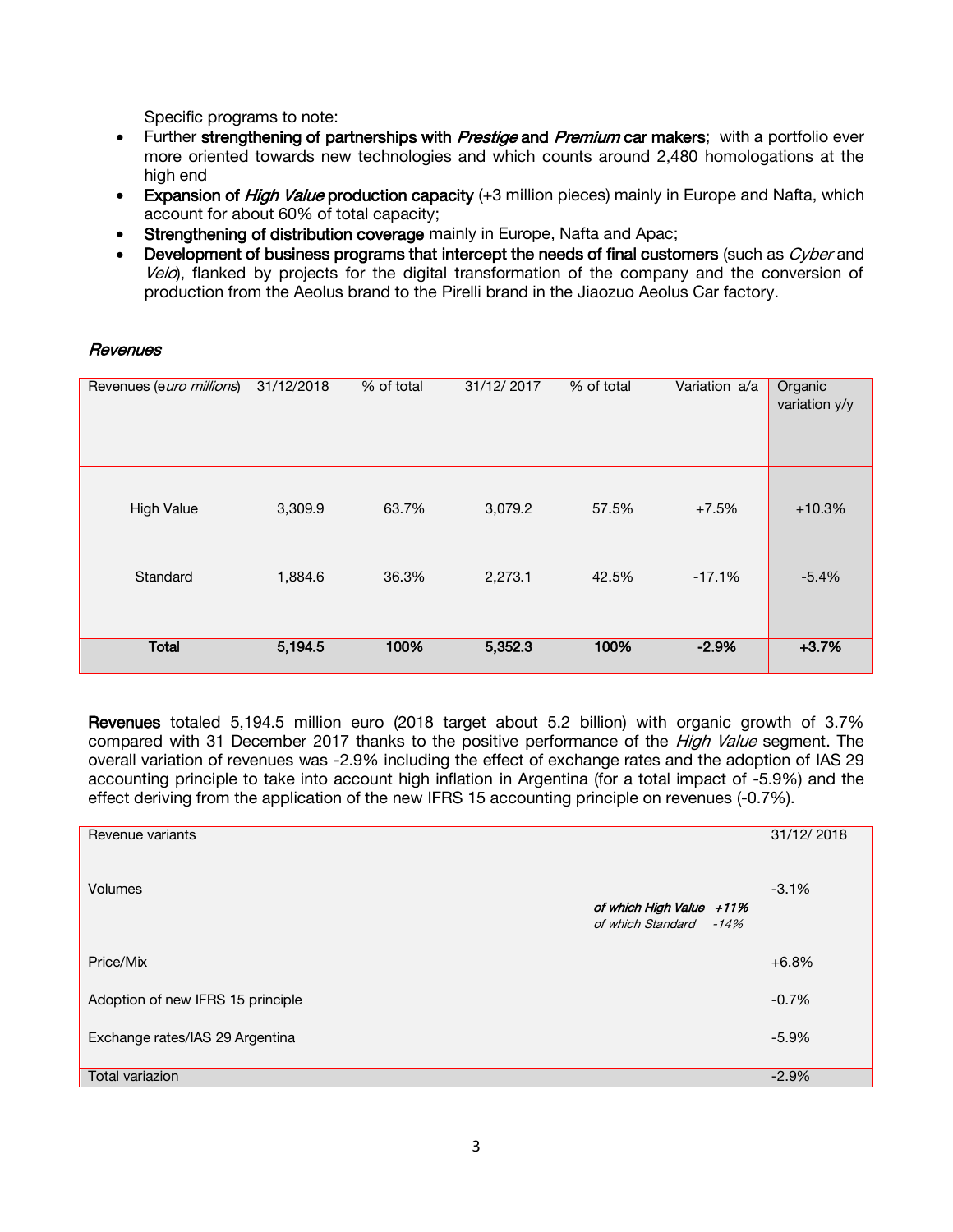Revenues from *High Value* totaled 3,309.9 million euro, registering organic growth of 10.3% (+7.5% including the negative exchange rate effect of -2.8%), with an increase to 63.7% of total revenues compared with 57.5% on 31 December 2017.

Volumes in the High Value segment registered marked growth, +11%, with an improvement of market share in the main Regions. In particular, volumes of Car New Premium above 18 inches grew by 14.3% reaching levels above the market's performance (+10%), thanks to strong demand in Europe, Apac and North America and the growing demand for Pirelli *specialties* with rim sizes ≥18 inches.

The total growth of High Value volumes was more contained than the 2018 target of around +13% and was impacted by the decline in Original Equipment sales in Europe in the second half of the year following the introduction of new CO2 emissions tests (WLTP). In the last quarter, in particular, High Value volumes grew by 7.2% (+7.6% Car New Premium), with a markedly positive performance in the Replacement channel which grew by 15.2% (+15.6% New Car Premium), while Original Equipment saw a decline of 2.3% (-1.2% New Car Premium).

The difference in volume growth of High Value compared with Car  $\geq$  18 inches can be attributed to lower demand for *specialties* with rim sizes of ≤17 inches, included in *High Value*, in favour of those with bigger rim sizes, and the general slowdown of the Premium moto market (+1.8% in 2018 compared with +8.1% in 2017).

Total volumes were down by 3.1%, which resulted from the great increase in High Value volumes on the one hand and the 14% fall, on the other, in Standard volumes (-22.6% in the fourth quarter), above the 2018 target of -12%. The sharper decline registered in the fourth quarter (-22.6%) can be attributed to the deterioration of the market context in the standard segment in Latam (market -7.1% in 2018, -14.6% in fourth quarter), Pirelli's decision to accelerate volume reductions of less profitable products, given the growing competitive pressure in this segment, and the worsening macro-economic context.

The **price/mix** improved (+6.8% on 31 December 2018), supported by the growing weight of High Value, the improvement of the mix in the Standard segment and price increases in emerging markets to counter exchange rate volatility. In the fourth quarter, the price/mix improvement was more marked, at  $+8.1\%$ , as a result of the channel mix improvement following the double digit growth in the replacement market and price increases in emerging markets.

The performance of exchange rates was negative, mainly due to exchange rate volatility in emerging countries. This dynamic, together with the application of the IAS 29 accounting principle to take into account Argentina's high inflation, had a negative impact of -5.9% to 31 December 2018 (-3.4% in the first quarter of 2018).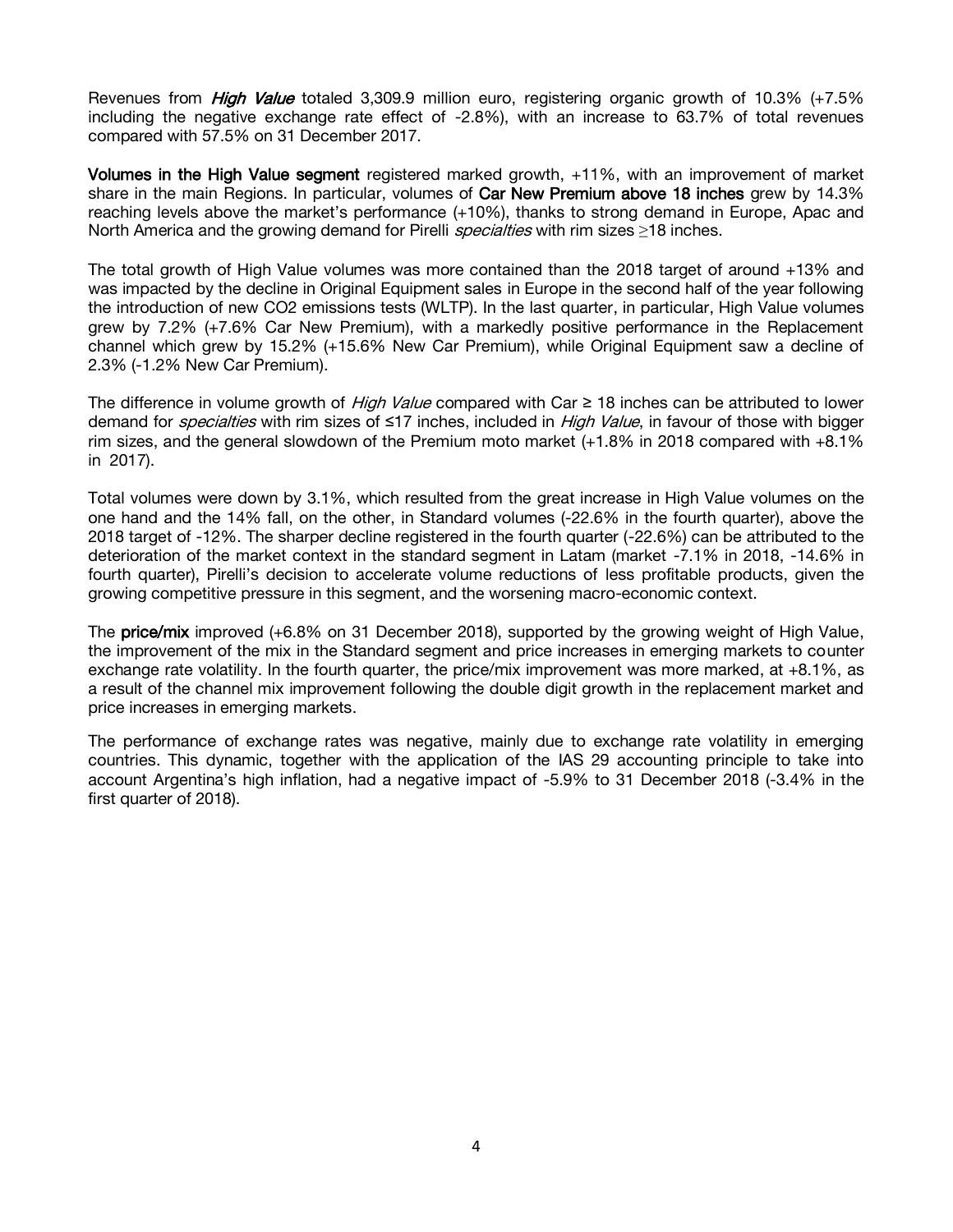# Profitability

| Profitability (euro millions)         | 31/12/2018 | $%$ of<br>revenues | 31/12/2017 | % of<br>revenues | Variation y/y |
|---------------------------------------|------------|--------------------|------------|------------------|---------------|
| Ebitda Adjusted before start-up costs | 1,279.1    | 24.6%              | 1,175.1    | 22.0%            | $+8.9%$       |
| Ebitda Adjusted                       | 1,234.7    | 23.8%              | 1,137.7    | 21.3%            | $+8.5%$       |
| Ebit Adjusted before start-up costs   | 1,002.7    | 19.3%              | 926.6      | 17.3%            | $+8.2%$       |
| <b>Ebit Adjusted</b>                  | 955.0      | 18.4%              | 876.4      | 16.4%            | $+9.0%$       |

Adjusted Ebitda before start-up costs on 31 December 2018 was 1,279.1 million euro, an increase of 8.9% compared with 1,175.1 million euro for the same period in 2017.

Adjusted Ebit before start-up costs grew by 8.2% to 1,002.7 million euro (2018 target over 1 billion euro) compared with 926.6 million euro for the same period in 2017. The Adjusted Ebit margin before start-up costs was 19.3% an increase of 2 percentage points compared with 17.3% in the same period of 2017. Over the course of 2018, the costs relating to new start-up programs totaled 47.7 million euro compared with 50.2 million euro on 31 December 2017. These costs stemmed from:

- Cyber activities dedicated to Premium and Prestige Original Equipment clients, to the world of fleets (Cyber Fleet) and new Consumer solutions that will be launched in 2019;
- The Velo business, with the expansion of the range through the introduction of new Road Racing products (Cinturato Velo) and a line entirely dedicated to electric bicycles (Cycl-e). The Velo business – which has launched new collaborations with Premium bicycle producers – is expected to break even in 2019;
- The conversion, completed in 2018, of Aelous brand production to the Pirelli brand in the Car factory in Jiaozuo;
- The intensification of digital transformation projects to support the long-term cost containment plan in view of the growing complexity of the business. The greater resources earmarked for these activities resulted in an increase of about 8 million euro in start-up costs compared with the year's target of around 40 million euro.

In the fourth quarter, the adjusted Ebit margin before start-up costs was 21.3% compared with 18.7% in the fourth quarter of 2017.

Adjusted Ebit was 955.0 million euro (2018 target about 1 billion euro), an increase of 9% compared with 876.4 million euro in the same period of 2017, with a Ebit margin improved by 2 percentage points to 18.4% compared with 16.4% on 31 December 2017. The improvement was the result of internal levers such as price/mix, efficiencies and cost actions that more than offset impacts stemming from the deterioration of external factors (raw materials, exchange rates and inflation) and the decline of Standard segment volumes.

In particular:

 Improvement of the price/mix (+239 million euro) has more than compensated for the impact stemming from the increase in raw materials (-52 million euro) and the volatility of exchange rates (-43 million euro), as well as the already mentioned decline in volumes (-68 million euro);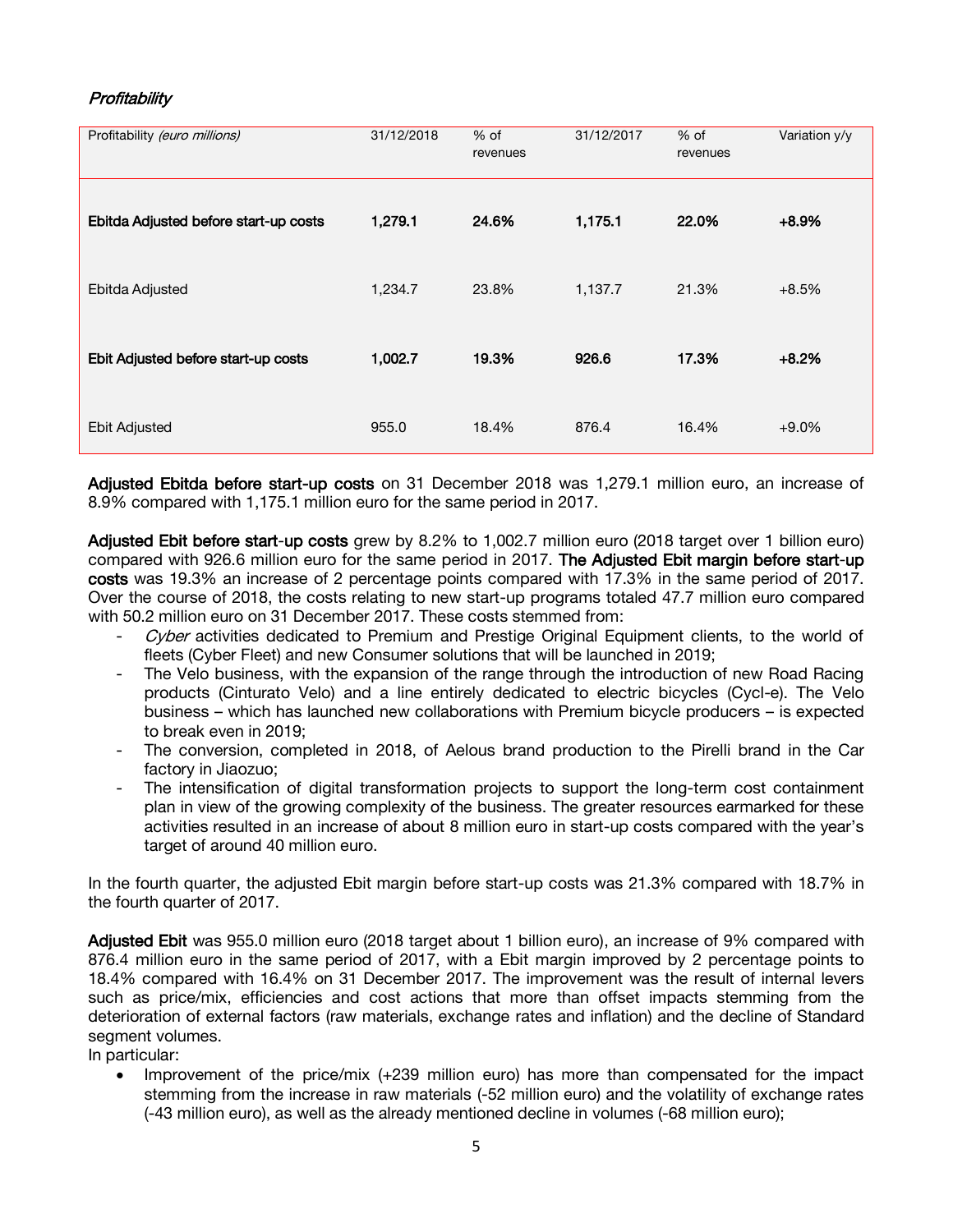- The positive balance of 22 million euro between industrial efficiencies (70 million euro, equal to 1.3% of revenues) and costs' inflation (-48 million euro). The efficiencies, in particular, regarded industrial and product activities: from the optimization of raw material costs to the simplification of products, the improvement of productivity thanks to the growing digitalization of processes;
- The approximately 50 million euro cost reduction plan, kicked off in the second half of 2018 to counter the fall in Standard segment sales – particularly in Brazil – contributed to the containment of increases in amortizations and other costs linked to High Value (-71 million euro);
- Start-up costs which were 2.5 million euro lower (-47.7 million euro in 2018 from -50.2 million euro in 2017).

Ebit amounted to 703.1 million euro, an increase of 4.4% compared with 673.6 million euro on 31 December 2017. This mainly includes amortizations of intangible assets identified through PPA of 114.6 million euro (109.6 million euro in 2017), costs linked to the revision of commercial agreements and royalties of 14.2 million euro (of which 9 million euro refer to the remodulation of some of the existing terms of the licensing contract with the Aeolus company), costs not pertaining the usual operations management amounting to 18.3 million euro, charges of 13.3 million euro relating to the retention plan and non-recurring and restructuring charges of 91.5 million euro (93.2 million euro in 2017). This figure includes restructuring costs of 67.5 million euro related to actions to rationalize structures related to the Standard business launched at the end of 2018 and which will continue in the 2019-2020 period, as well as non-recurring charges of 24 million euro.

The impact on the net result of non-recurring and restructuring charges linked to the Standard business was in large part offset by the benefits from the patent box.

| Revenues (euro millions) | 31/12/2018 | % of total<br>31/12/2018 | % of total<br>31/12/2017 | Variation y/y | Organic<br>variation y/y |
|--------------------------|------------|--------------------------|--------------------------|---------------|--------------------------|
|                          |            |                          |                          |               |                          |
| Europe                   | 2,234.2    | 43.1%                    | 41.7%                    | $-0.2\%$      | $+1.4%$                  |
| Nafta                    | 1,004.1    | 19.3%                    | 18.4%                    | $+2.1%$       | $+7.6%$                  |
| Apac                     | 890.2      | 17.1%                    | 15.1%                    | $+10.4%$      | $+13.3%$                 |
| Latam                    | 691.9      | 13.3%                    | 17.1%                    | $-24.4%$      | $-3.1%$                  |
| Russia & CIS             | 167.0      | 3.2%                     | 3.0%                     | $+4.6%$       | $+15.5%$                 |
| Meai                     | 207.1      | 4.0%                     | 4.7%                     | $-16.8%$      | $-6.6%$                  |
| <b>Total</b>             | 5,194.5    | 100%                     | 100%                     | $-2.9%$       | $+3.7%$                  |

# Performance by Region

At the regional level, Europe registered, on 31 December 2018, organic revenue growth of 1.4% (-0.2%) including the effect of exchange rates of -0.4% and the effect of the adoption of the new IFRS 15 accounting principle of -1.2%). The strengthening of High Value continued, with organic revenue growth of 7.0% despite the decline in the Original Equipment market (car OE market -4% in the third quarter and -5% in the fourth quarter) following the introduction of new WLTP tests for CO2 emissions and the weakness of the Premium moto market (-2.4% in 2018 compared with +3.3% in 2017). In this context, Pirelli improved its market share in Car ≥18'' both in Original Equipment, thanks to the expansion of the homologation portfolio with Premium and Prestige car makers, and in the Replacement channel, thanks to the *pull-through* effect. Profitability was in the *high-teens*, an improvement of over one percentage point compared with 31 December 2017 mainly due to the continuing mix improvement and efficiencies.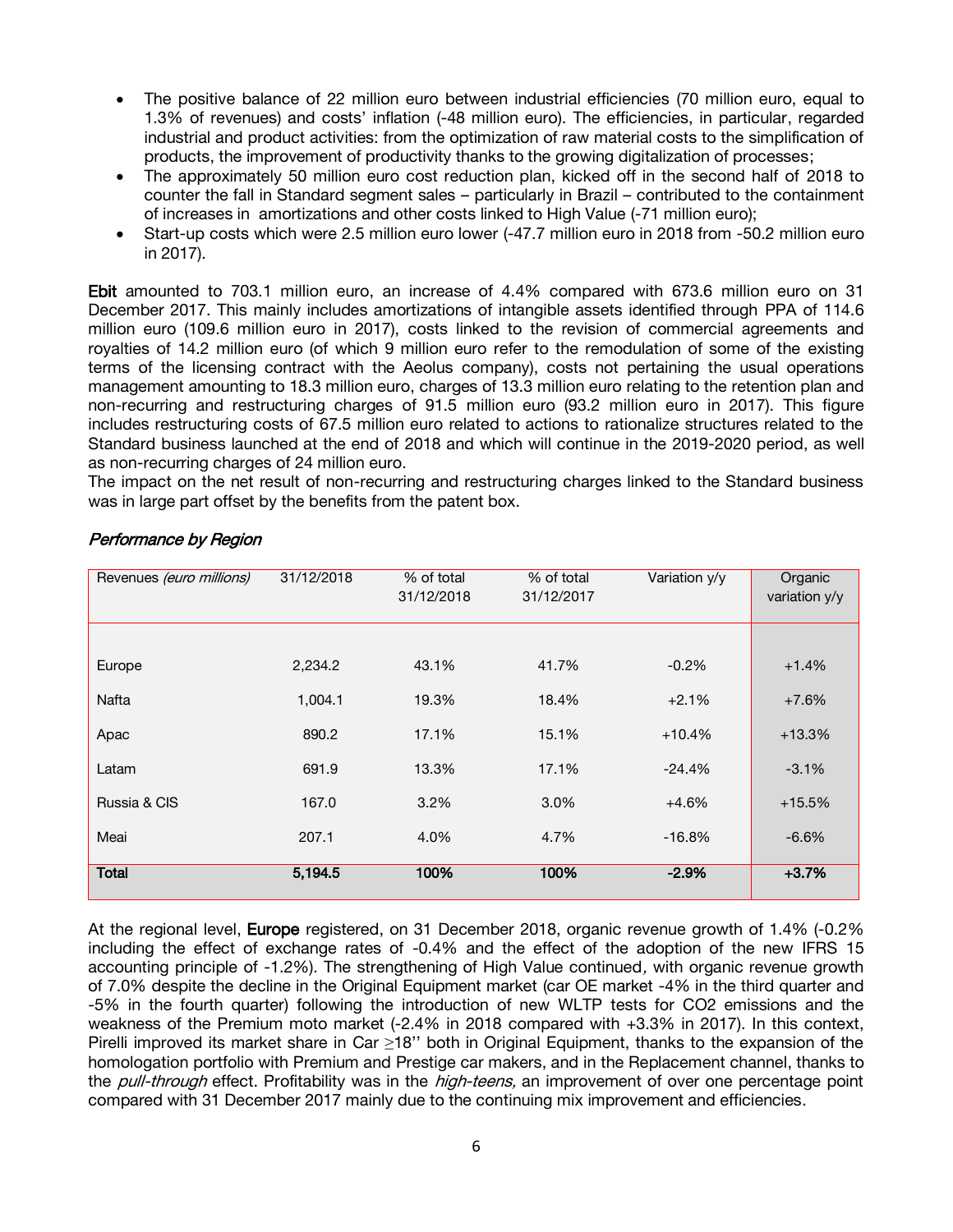**Nafta** achieved organic revenue growth of  $+7.6\%$  ( $+2.1\%$  including the  $-4.5\%$  negative effect of exchange rates and negative -1% impact of new IFRS 15 accounting principle). This was driven by *High Value* (organic growth +9.3%) and, in particular, by the sustained growth in the Replacement channel, with an increase of market share thanks to the success of specialties ≥18'' and All Season products. Profitability (Adjusted ebit margin) improved by over one percentage point to Twenties levels, thanks to the growing weight of the high end and the progressive appreciation of the dollar.

Apac confirmed its position as the Region with the greatest growth and highest level of profitability (Adjusted ebit margin in the "*Twenties*"), a marked improvement from the prior year. Revenues saw organic growth of 13.3% (+10.4% including the negative exchange rate impact of -2.9%). This was driven by High Value (organic revenue growth of +21.0%), thanks to greater exposure to the Original Equipment channel, which counts new supply contracts and homologations with European and local car makers, an increase in market share in the Replacement channel thanks to the pull through effect and an ever wider commercial presence with over 4,500 points of sale.

Latam revenues registered an organic variation of -3.1% impacted above all by a 14.8% fall in volumes (the overall variation was -24.4% including the effect of exchange rates and the application of high inflation accounting in Argentina for a total negative impact of 21.1% and the difference in perimeter stemming from the application of the new IFRS 15 of 0.2%). This trend reflects the weakness of the market (total car market -6.8% in 2018, -14.4% in the fourth quarter), the continuation of the focus on mix, with a reduction of sales of less profitable, lower rim size Standard products, the export of a part of production to North America. The price/mix improved greatly (+11.7% on the year, +23.8% in the fourth quarter) thanks to price increases in Brazil, which took place in the fourth quarter, and the great improvement in the product mix. Profitability (Adjusted *ebit margin*) was High-single digit, a decline compared with 2017, which discounts the already mentioned fall in volumes, the impact of the application beginning from the third quarter of 2018 of high inflation accounting in Argentina and the growing cost of raw materials made more onerous by unfavorable exchange rates. These impacts were offset, in part, by improvements in the mix, greater efficiencies and actions on cost structures (actions on purchasing, advertising and marketing budgets, consultancies, travel expenses and other general expenditures) of about 20 million euro in reply to the difficult external context.

The strategic focus on the more profitable segments and the recovery of the market had a positive impact on Russia's 2018 results, with a further improvement in profitability to the *High-teens (low-teens* in 2017). Revenues saw organic growth of 15.5% (+4.6% including a negative exchange rate impact of 10.9%).

Meai achieved profitability in the low-teens, slightly lower than 2017 mainly due to the impact of exchange rates, in particular in Turkey. Revenues saw an organic variation of -6.6%, (-16.8% including the effect of exchange rates) due to the volume reduction in the Standard segment.

### Net financial position and cash flow

The Net Financial Position was negative 3,180.1 million euro, an improvement of 858.2 million euro compared with 30 September 2018 (due to the usual seasonality of working capital) and of 38.4 million euro compared with 31 December 2017. The Net Financial Position at the end of 2018 includes approximately 140 million euro consisting of advances on investments in China and the slowdown/restructuring in Brazil to be recouped between now and 2020. Consequently the Net Financial Position/Adjusted Ebitda before start-up costs reached 2.49x (2.7x in 2017, 2.35x the 2018 target)

The net cash flow from operations in 2018 was positive 383.1 million euro (772.1 million euro in 2017). The operating cash flow trend, in particular, reflects:

• Investments of 463.4 million euro (489.4 million euro in 2017) mainly aimed at the increase of High Value capacity in Europe and the Nafta area, the strategic conversion of Standard capacity to High Value in Brazil and the constant improvement of the mix and quality in all factories;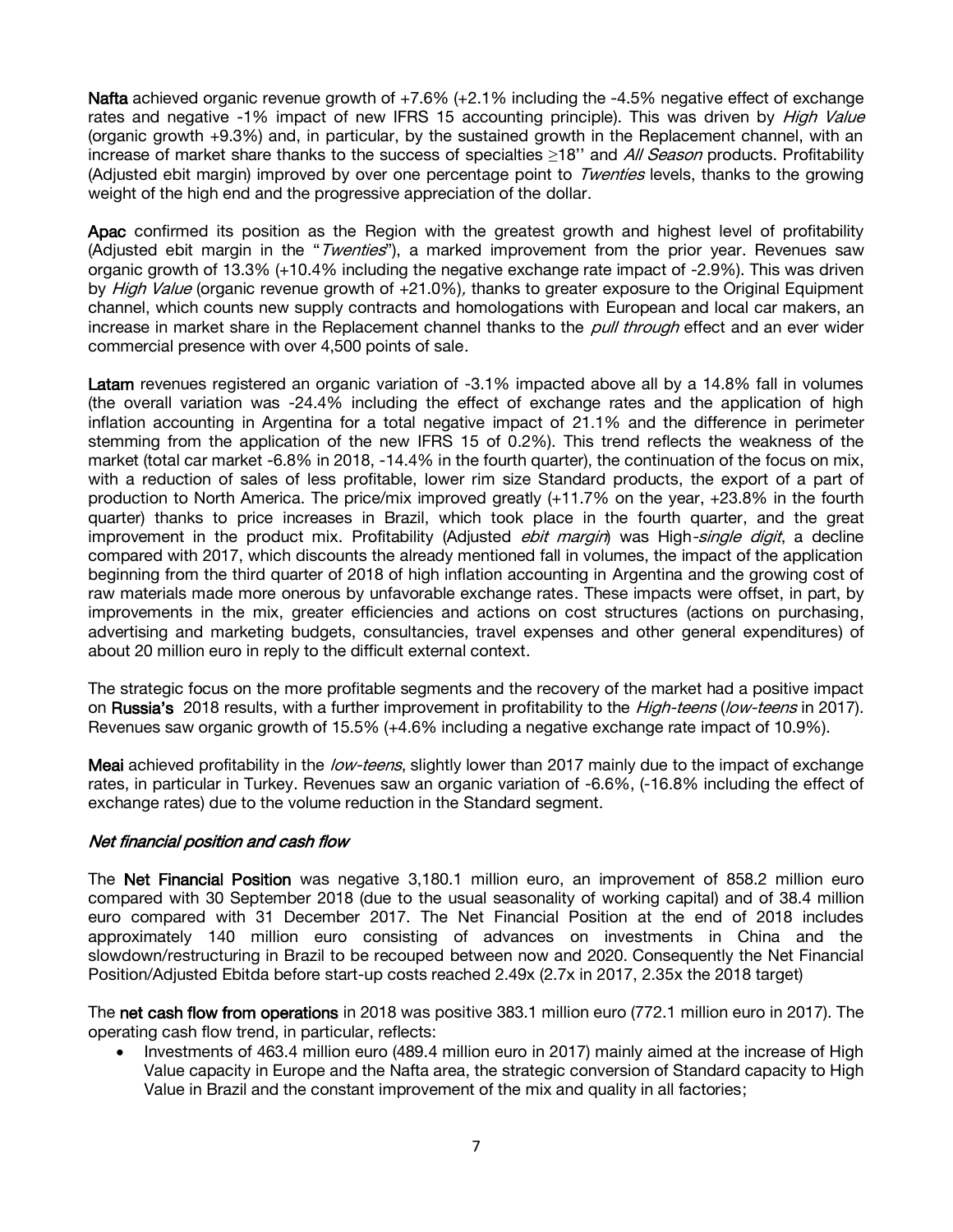- The variations in working capital and other variations from operations (-388.2 million euro absorption in 2018). This reflects:
	- o the realignment of factoring to historic levels compared to those of 2017
	- $\circ$  the increase of inventories (21.7% of sales at the end of 2018, mainly linked to Standard) following the great slowdown in sales in Latam. The company has launched a plan to normalize this phenomenon and realign inventories during 2019 to a level below 20% of revenues;
	- $\circ$  the temporary revision of the payment terms of some dealers in Brazil, given the difficult macro-economic context, which will return to the norm over the course of 2019;
	- o the usual deficit financing of pension funds

Net cash flow was positive 38.4 million euro. It included – as well as cash disbursements related to the balance of financial and fiscal inflows and charges – charges for restructuring and operations on participations that took place during the year (Mediobanca stake disposal, acquisition of 49% in the new Joint Venture in China and completion of the strengthening of the distribution chain in Brazil). The company has already launched actions to recoup, during 2019, the impacts of non-recurring events that temporarily slowed down cash generation in 2018.

In 2018, expenditure for Research & Development amounted to 219.0 million euro (4.2% of sales), of which 202.9 million euro were destined to High Value activities (6.1% of High Value revenues).

## 2019 Outlook

| Euro millions                                                | 2018     | 2019          |
|--------------------------------------------------------------|----------|---------------|
|                                                              |          |               |
| Revenues                                                     | 5,194.5  | $~14\%/+6\%$  |
| Weight of High Value on revenues                             | $~104\%$ | ~100          |
| <b>Volumes</b>                                               | $-3.1%$  | $0/ + 1%$     |
| Volumes High Value                                           | $+11%$   | $~11\%$       |
| <b>Volumes Standard</b>                                      | $-14%$   | $-10\% - 9\%$ |
| Price/Mix                                                    | $+6.8%$  | $+5\%/+5.5\%$ |
| Forex                                                        | $-5.9%$  | $-1\%$ /-0.5% |
| <b>Ebit Adjusted Margin</b>                                  | 18.4%    | $~19\%$       |
| Start-up costs                                               | 48       | ~10           |
| Net financial position/Ebitda Adjusted before start-up costs | 2.49X    | ~2.1X         |
| CapEx                                                        | 463      | ~1430         |

The 2019 forecasts reflect our strategy focusing on High Value and the accelerated reduction of exposure to the Standard segment. The figures, furthermore, already take into account the marginal effects of the remodulation of some of the terms of the licensing contract with the Prometeon Tyre Group and Aeolus.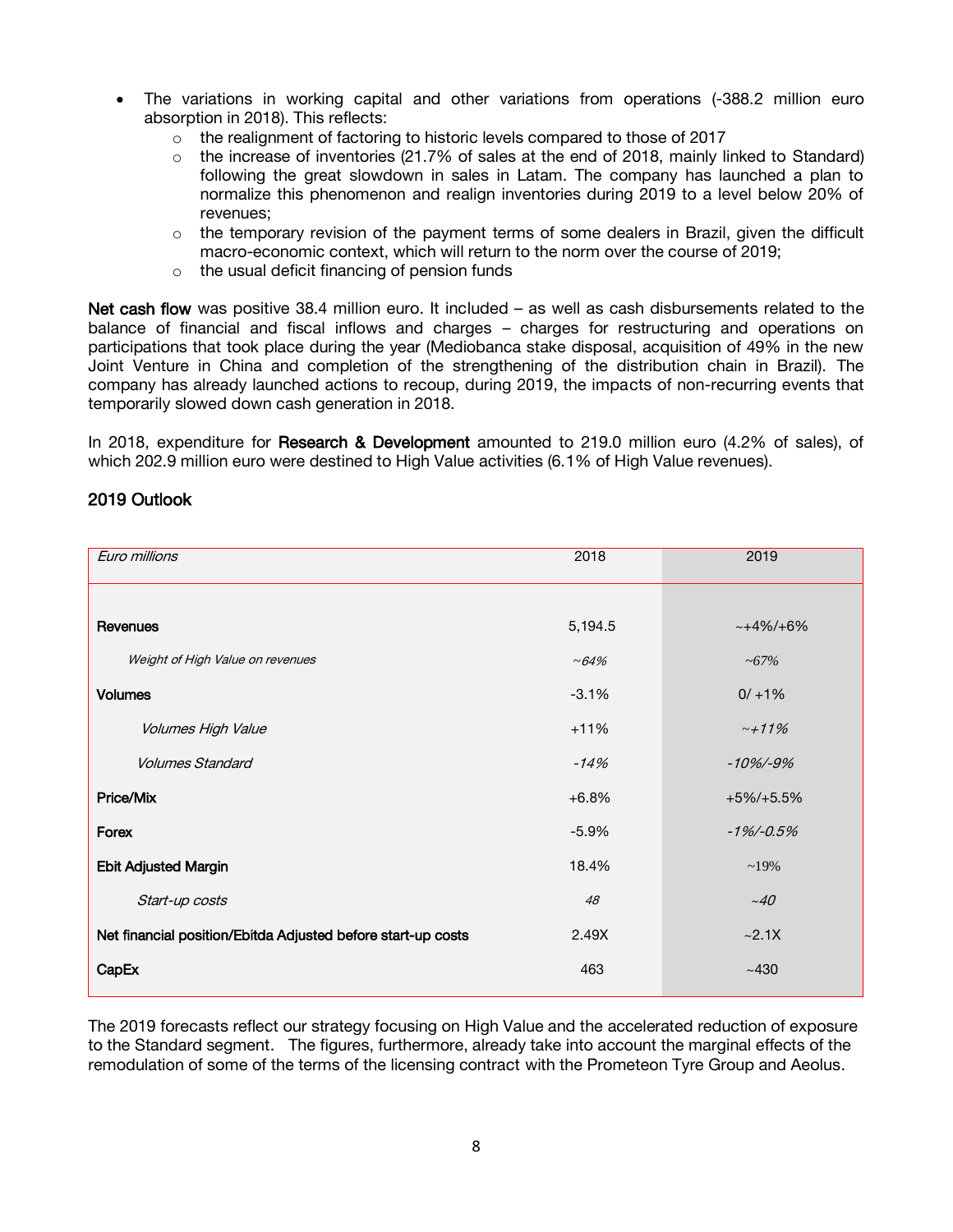The 2019 forecasts are:

- revenues to grow by between 4% and 6% compared with 5,194.5 million euro in 2018, underpinned by the strengthening of High Value (67% weight on revenues compared with 64% in 2018) and the continuing improvement of the price mix (+5%/+5.5%)
- High Value volumes to increase by about +11% and accelerated reduction of exposure to the Standard segment (Standard volumes -10%/-9%) to continue
- total volumes: between 0 and +1% compared with 2018
- impact of exchange rates at -1/0.5%
- profitability rising with an adjusted Ebit margin of about 19% (18.4% in 2018) underpinned by improvements of internal levers (price/mix and cost efficiencies)
- weight of High Value on adjusted Ebit before start-up costs at around 85% (about 83% in 2018)
- start-up costs at around 40 million euro (47.7 million euro in 2018) and aimed at reinforcing the company's digital transformation program, the ongoing development of Cyber solutions and start of production activities at the new JV in China
- reduction of debt with a ratio between net financial position and adjusted Ebitda before start-up costs of about 2.1x compared with 2.49x at the end of  $2018<sup>4</sup>$
- investments of around 430 million euro, in line with the 2018 figure

#### In 2019 a new business plan

Pirelli confirms the 2020 target of "below 2 times" for the ratio between the net financial position and Adjusted Ebitda<sup>5</sup>, as foreseen in the Industrial Plan presented for the IPO. The other targets contained there in will be updated - and are therefore to be considered as superseded - by the fourth quarter of the year with the presentation of a new plan, with a time horizon to 2022, which reflects the new economic scenario, the continuation of the reduction of standard volumes at a faster rate than in the original plan (the impact of which will be mainly offset by the fiscal benefits of the Patent Box) and strengthening of transformation programs (decomplexity, cost containment and digital transformation) in support of the greater development of High Value.

\*\*\*

#### \*\*\*

### Conference call

 $\overline{a}$ 

The preliminary results for the year ended on 31 December 2018 will be illustrated today, 14 February 2019, at 6.30 pm via conference call with the participation of the Executive Vice Chairman and CEO of Pirelli & C. SpA, Marco Tronchetti Provera, and top management. Journalists will be able to follow the presentation be telephone, without the possibility of asking questions, by calling +39 02 805 88 27. The presentation will also be webcast live at [www.pirelli.com](http://www.pirelli.com/) in the Investors section, where the slides can also be viewed.

Il Dirigente Preposto alla redazione dei documenti contabili societari di Pirelli & C. S.p.A., Dott. Francesco Tanzi, dichiara ai sensi del comma 2 dell'articolo 154 bis del Testo Unico della Finanza che l'informativa contabile contenuta nel presente comunicato corrisponde alle risultanze documentali, ai libri e alle scritture contabili.

\*\*\*

Pirelli Press Office - Tel. +39 02 64424270 - [pressoffice@pirelli.com](mailto:pressoffice@pirelli.com) Pirelli Investor Relations – Tel. +39 02 64422949 – [ir@pirelli.com](mailto:ir@pirelli.com) [www.pirelli.com](http://www.pirelli.com/)

<sup>4</sup> Excluding the impact of the new IFRS 16 accounting principle

<sup>\*\*\*</sup>

<sup>&</sup>lt;sup>5</sup> Excluding the impact of the new IFRS 16 accounting principle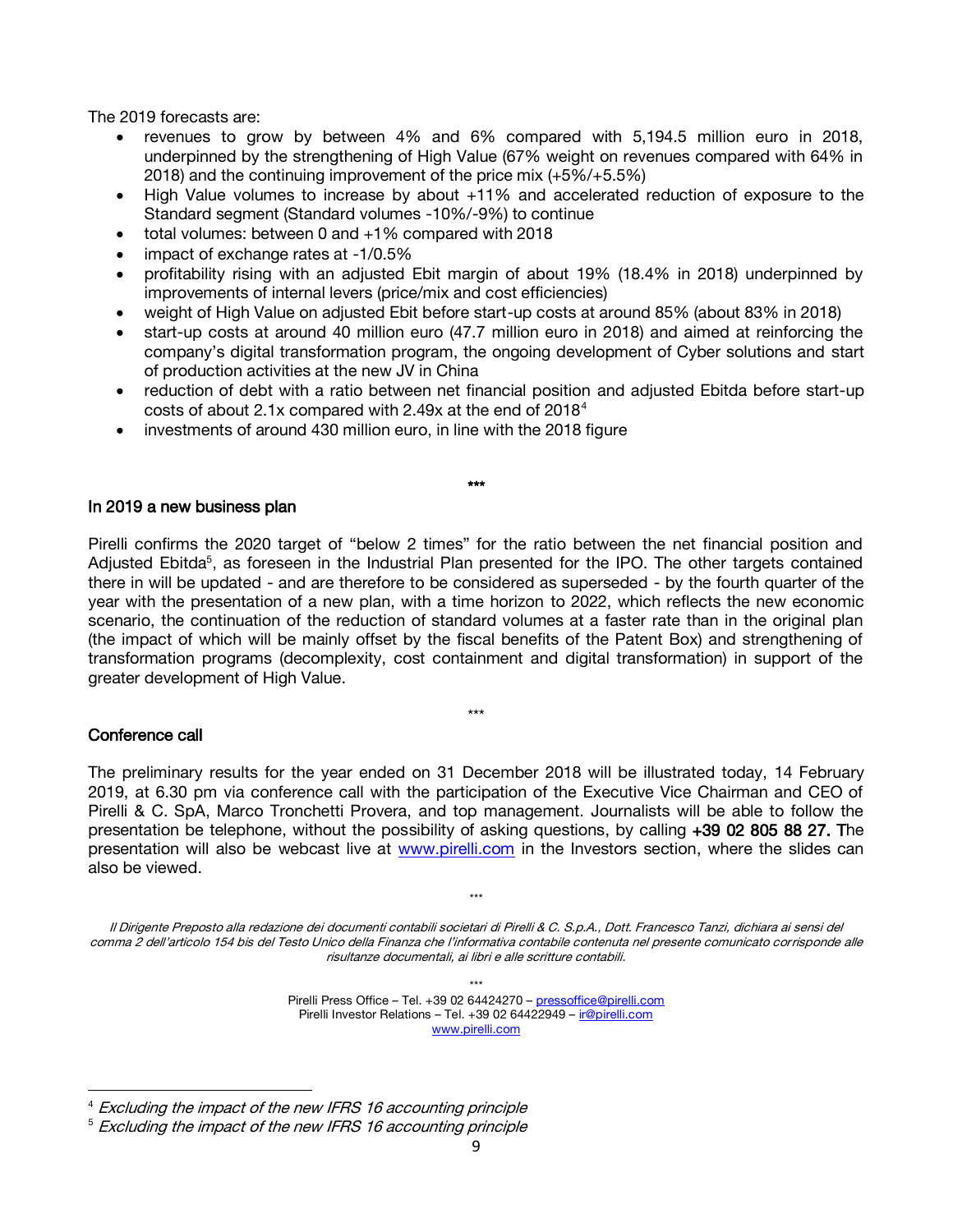### Pirelli **-** Preliminary results not yet audited 31.12. 2018

| (In millions of euro)                                              | 12/31/2018 | 12/31/2017 |
|--------------------------------------------------------------------|------------|------------|
| <b>Net sales</b>                                                   | 5.194.5    | 5.352,3    |
| <b>EBITDA</b> adjusted without start-up costs                      | 1.279,1    | 1.175,1    |
| % of net sales                                                     | 24,6%      | 22,0%      |
| <b>EBITDA</b> adjusted                                             | 1.234,7    | 1.137,7    |
| % of net sales                                                     | 23,8%      | 21,3%      |
| <b>EBITDA</b>                                                      | 1.097,4    | 1.044,8    |
| % of net sales                                                     | 21,1%      | 19,5%      |
| <b>EBIT adjusted without start-up costs</b>                        | 1.002,7    | 926,6      |
| % of net sales                                                     | 19,3%      | 17,3%      |
| <b>EBIT adjusted (°)</b>                                           | 955,0      | 876,4      |
| % of net sales                                                     | 18.4%      | 16,4%      |
| <b>EBIT</b>                                                        | 703,1      | 673,6      |
| % of net sales                                                     | 13,5%      | 12,6%      |
| Net financial (liquidity)/debt position                            | 3.180,1    | 3.218,5    |
| <b>Operating net cash flow</b>                                     | 383,1      | 772,1      |
| <b>Net cash flow</b>                                               | 38,4       | 1.694,3    |
| Investments in property, plant and equipment and intangible assets | 463,4      | 489,4      |
| Research and development expenses                                  | 219,0      | 221,5      |
| % of net sales                                                     | 4,2%       | 4,1%       |
| Research and development expenses - High Value                     | 202,9      | 199,9      |
| % on sales High Value                                              | 6,1%       | 6,5%       |
| Employees (headcount at end of period)                             | 31.489     | 30.189     |

(°) Adjustments refer to amortization of intangible assets recognised as a consequence of Business Combinations amounting to euro 114.6 millions (109.6 millions in 2017), non recurring and restructuring expenses amounting to euro 91.5 millions (euro 93.2 millions in 2017), expenses relating to the retention plan approved by the Board of Directors on February 26, 2018 amounting to euro 13.3 millions and 2018 costs (i) relating to renegotiation of commercial agreements and royalties amounting to euro 14.2 millions and (ii) not pertinent to normal business operations amounting to euro 18.3 millions.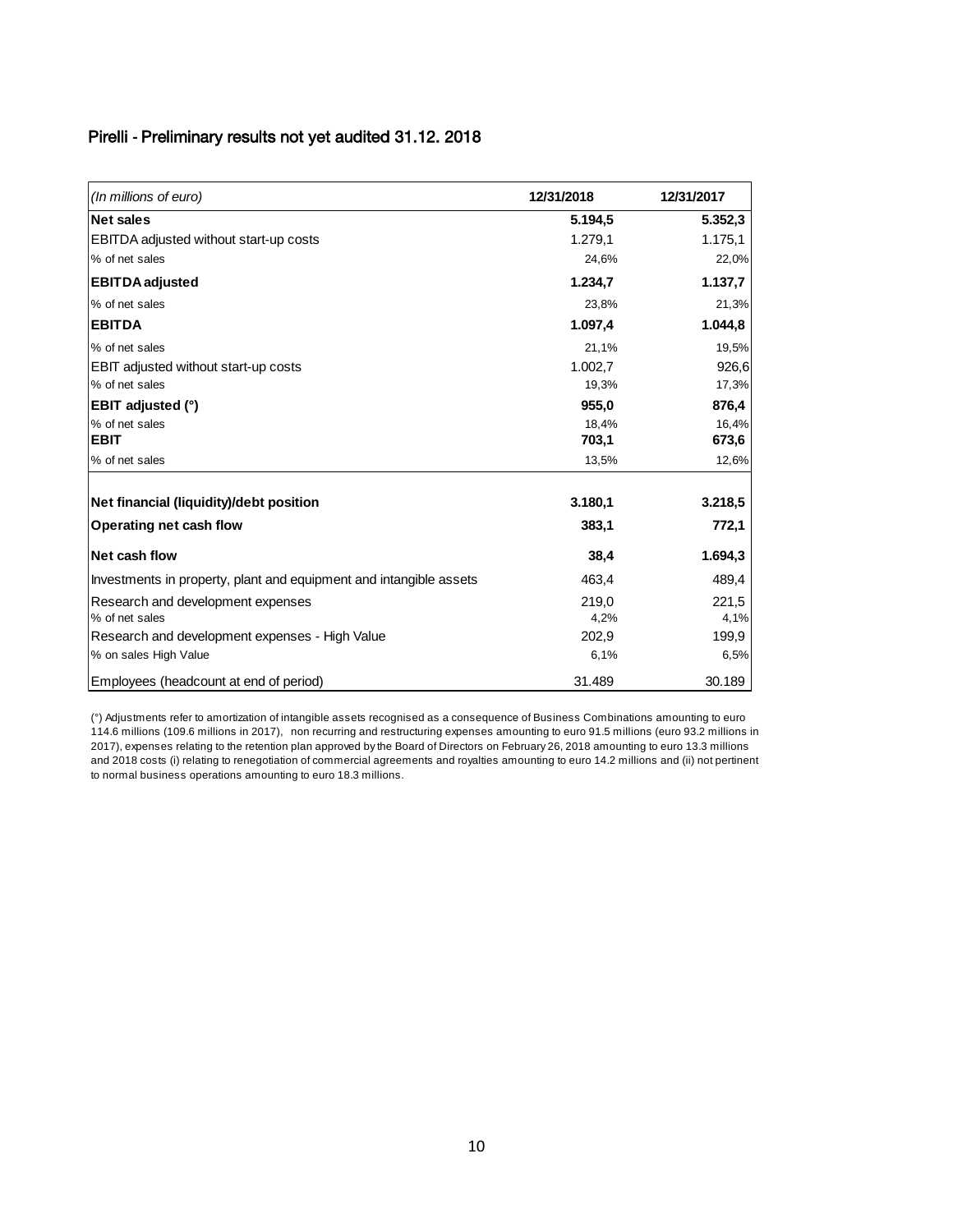#### ALTERNATIVE PERFORMANCE INDICATORS

This document, in addition to the financial measures as provided for by the International Financial Reporting Standards (IFRS), also includes measures derived from the latter even though not provided for by the IFRS (Non-GAAP Measures). These measures are presented in order to allow for a better assessment of the results of Group operations and should not be considered as alternatives to those required by the IFRS.

In particular, the Non-GAAP Measures used were as follows:

- **EBITDA:** is equal to the EBIT, from which the depreciation and amortisation of property, plant and equipment and intangible assets are excluded. EBITDA is used to measure the ability to generate earnings from operations, excluding the impact of investing activities;
- **EBITDA adjusted:** calculated by adjusting EBITDA for non-recurring and restructuring expenses, costs for the retention plan approved by the Board of Directors on February 26, 2018 and 2018 expenses (i) relating to renegotiation of commercial agreements and royalties and (ii) not pertinent to normal business operations. EBITDA adjusted is an alternative indicator to EBITDA, that excludes certain identified items, such as non-recurring expenses, restructuring charges, costs for the retention plan approved by the Board of Directors on February 26, 2018 and 2018 expenses (i) relating to renegotiation of commercial agreements and royalties and (ii) not pertinent to normal business operations;
- EBITDA adjusted without start-up costs: is equal to EBITDA adjusted but excludes the contribution to the EBITDA (start-up costs) of the Cyber and Velo activities, the costs for the conversion of Aeolus brand car products, and costs sustained for the digital transformation of Pirelli. EBITDA adjusted without start-up costs is an alternative indicator to EBITDA adjusted that excludes start-up costs;
- **EBITDA margin:** calculated by dividing EBITDA by revenues from sales and services (net sales). This ratio is used to evaluate the operational efficiency excluding the impact of investments activities;
- EBITDA margin adjusted: calculated by dividing EBITDA adjusted by revenues from sales and services (net sales). This ratio is used to evaluate the operational efficiency excluding the impact of investments activities and excluding non-recurring expenses and restructuring charges, costs for the retention plan approved by the Board of Directors on February 26, 2018 and 2018 expenses (i) relating to renegotiation of commercial agreements and royalties and (ii) not pertinent to normal business operations;
- EBITDA margin adjusted without start-up costs: calculated by dividing EBITDA adjusted without start-up costs by revenues from sales and services (net sales). This ratio is an alternative indicator to EBITDA margin adjusted that excludes start-up costs.
- EBIT: is an intermediate measure, which is derived from the "Net income (loss)" but which excludes the "Net income (loss) from discontinued operations", "Tax", "Financial income", "Financial expenses" and the "Net income (loss) from equity investments". EBIT is used to measure the ability to generate earnings from operations, including the impact of investing activities.
- EBIT adjusted: calculated by adjusting EBIT for amortisation of intangible assets relative to assets recognised as a consequence of Business Combinations and non-recurring and restructuring expenses, costs for the retention plan approved by the Board of Directors on February 26, 2018 and 2018 expenses (i) relating to renegotiation of commercial agreements and royalties and (ii) not pertinent to normal business operations. EBIT adjusted is an alternative indicator to EBIT, that excludes certain identified items, such as non-recurring expenses, restructuring charges, amortisation of intangible assets relative to assets recognised as a consequence of Business Combination, costs for the retention plan approved by the Board of Directors on February 26, 2018 and 2018 expenses (i) relating to renegotiation of commercial agreements and royalties and (ii) not pertinent to normal business operations;
- EBIT adjusted without start-up costs: is equal to the EBIT adjusted but excludes the contribution to the EBIT (startup costs) of the Cyber and Velo activities, the costs for the conversion of Aeolus brand car products, and costs sustained for the digital transformation of Pirelli. EBIT adjusted without start-up costs is an alternative indicator to EBIT adjusted that excludes start-up costs;
- EBIT margin: calculated by dividing EBIT by "Revenues from sales and services" (net sales). This ratio is used to evaluate the operational efficiency;
- EBIT margin adjusted: calculated by dividing EBIT Adjusted by "Revenues from sales and services" (net sales). This ratio is used to evaluate the operational efficiency, excluding non-recurring expenses, restructuring charges, amortisation of intangible assets relative to assets recognised as a consequence of Business Combinations, costs for the retention plan approved by the Board of Directors on February 26, 2018 and 2018 expenses (i) relating to renegotiation of commercial agreements and royalties and (ii) not pertinent to normal business operations;
- EBIT margin adjusted without start-up costs: calculated by dividing EBIT adjusted without start-up costs by "Revenues from sales and services" (net sales). This ratio is an alternative indicator to EBIT margin adjusted that excludes start-up costs.
- Net financial debt: calculated in accordance with CONSOB Communication no. 6064293 of July 28, 2006 and in accordance with ESMA/2013/319 Recommendations. Net financial debt represents the debt position towards banks and financial institutions net of cash and cash equivalents, other current financial assets at fair value through income statement (or "Securities held for trading" with reference to December 31, 2017 comparative figures) and "Current financial receivables" (included in the current assets line item "Other receivables") and "Current derivative financial instruments included in net financial position" (included in the current assets line item "Derivative financial instruments");